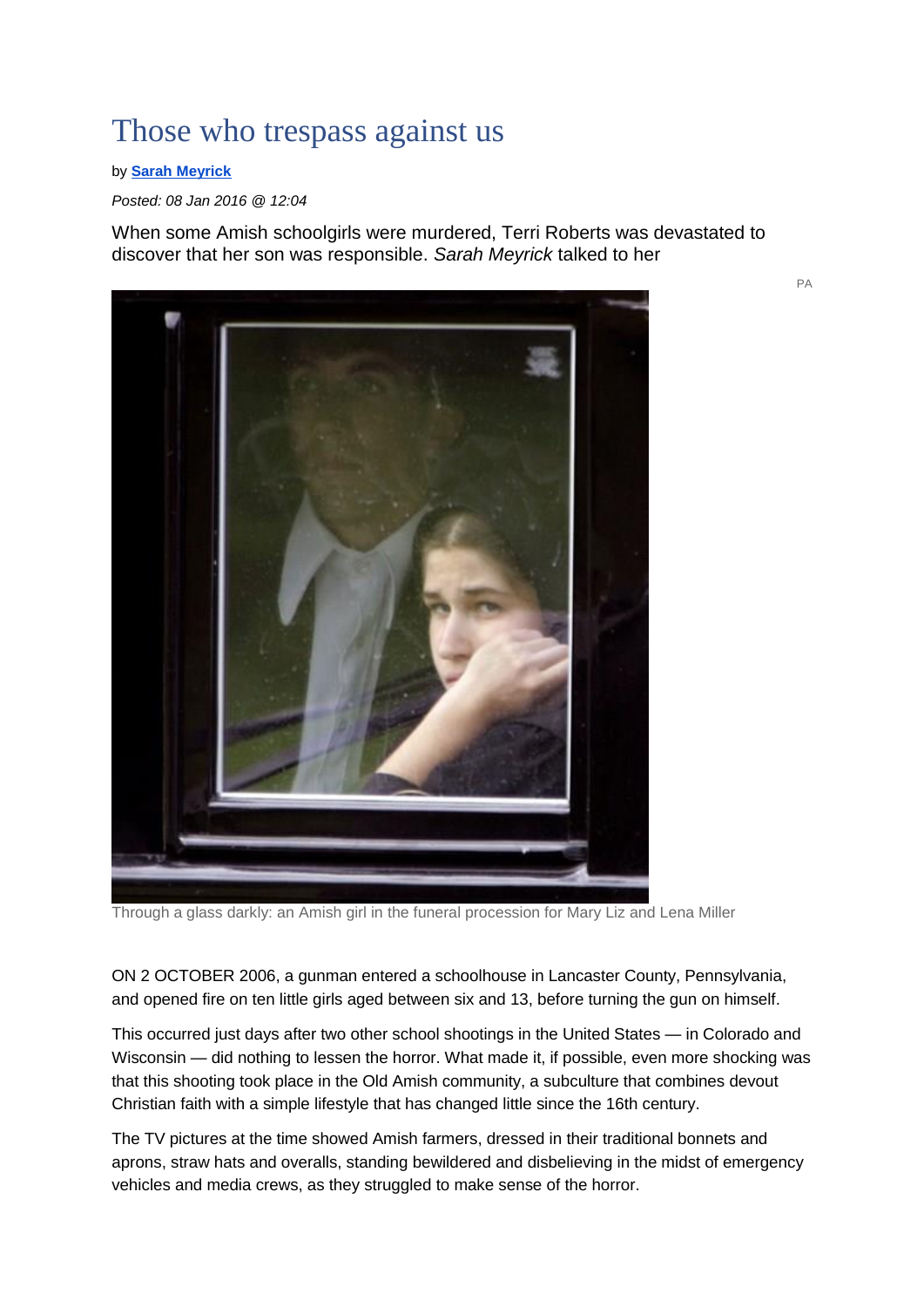Terri Roberts, who lived near by, heard the helicopters circling overhead, and wondered what was going on, but thought no more of it until she took a phone call from her husband, Chuck, a retired police officer. He implored her to come as a matter of urgency to their son Charlie's house. On the ten-minute drive, she picked up the news of the shooting on the car radio. Charlie drove a milk tanker that served many of the Amish farms. Her first thought was that he'd been caught in the cross fire. Within moments of her arrival, her world fell apart.

"It was Charlie," Chuck told her. "He killed those girls."

TODAY, she is still bewildered by what happened. "I cannot describe my devastation, the gutwrenching pain, the nights of anguish," she says. "My firstborn child, whom I'd cradled in my arms, overseen his first steps, taught to love and serve God, watched grow into a gentle, hardworking man, a loving husband and father — this beloved son walked into an Amish schoolhouse with an arsenal of guns."

She and Chuck had seen Charlie, the oldest of her four sons, his wife, Marie, and their three children — aged seven, five, and 18 months — only the night before. Terri had just returned from a trip to France, and wanted to tell them all about it. After dinner, Charlie went outside to play softball with his son, while she chatted with Marie. Eventually, they took themselves home. She noticed that Charlie was perhaps a little quieter than usual.

"He was an introvert by personality, and never one to talk a lot in a group situation," she says. But nothing about the evening gave the slightest hint of what was to come.

The next morning, Charlie saw his children on to the school bus before going to the one-room schoolhouse in Nickel Mines, a village in Bart township, Lancaster County. After break time, he went inside and sent away the teacher, a couple of other adults, and the boys, before tying up the girls with plastic ties. Two of the girls offered to pray with him, but he refused.

Before he opened fire, he phoned Marie, and told her that he had left notes for her and the children. In the letters, he spoke of his anger at the death of their firstborn daughter, who lived for just 20 minutes, and his hatred of God. He confessed to molesting two young relatives twenty years earlier — a claim that both the women deny. Then he opened fire.

Five of the girls died, two at the scene. Another was declared dead on arrival at hospital. Two more died the next day. Five were injured, four of whom recovered. The fifth, Rosanna King, who was six, was left with serious brain injuries. The victims came from a small number of families: they were sisters, cousins, friends.

"We're absolutely not any clearer now than we were as to why he did it," Terri says. "The answer died with Charlie. There's not anything I can put a finger on. And that is hard. There is no way a mother can fathom how a child she cradled in her arms could do something like that."

In the immediate aftermath, Terri found herself overwhelmed by anger. She and Chuck had given their sons a happy and stable childhood. They had been home-schooled, and brought up in the Christian faith. How could Charlie have become this monster? Where had God been in this? Why hadn't he intervened to stop Charlie? She was furious with her son. How could he do this to these girls, to their families? How could he inflict this on Marie and their children?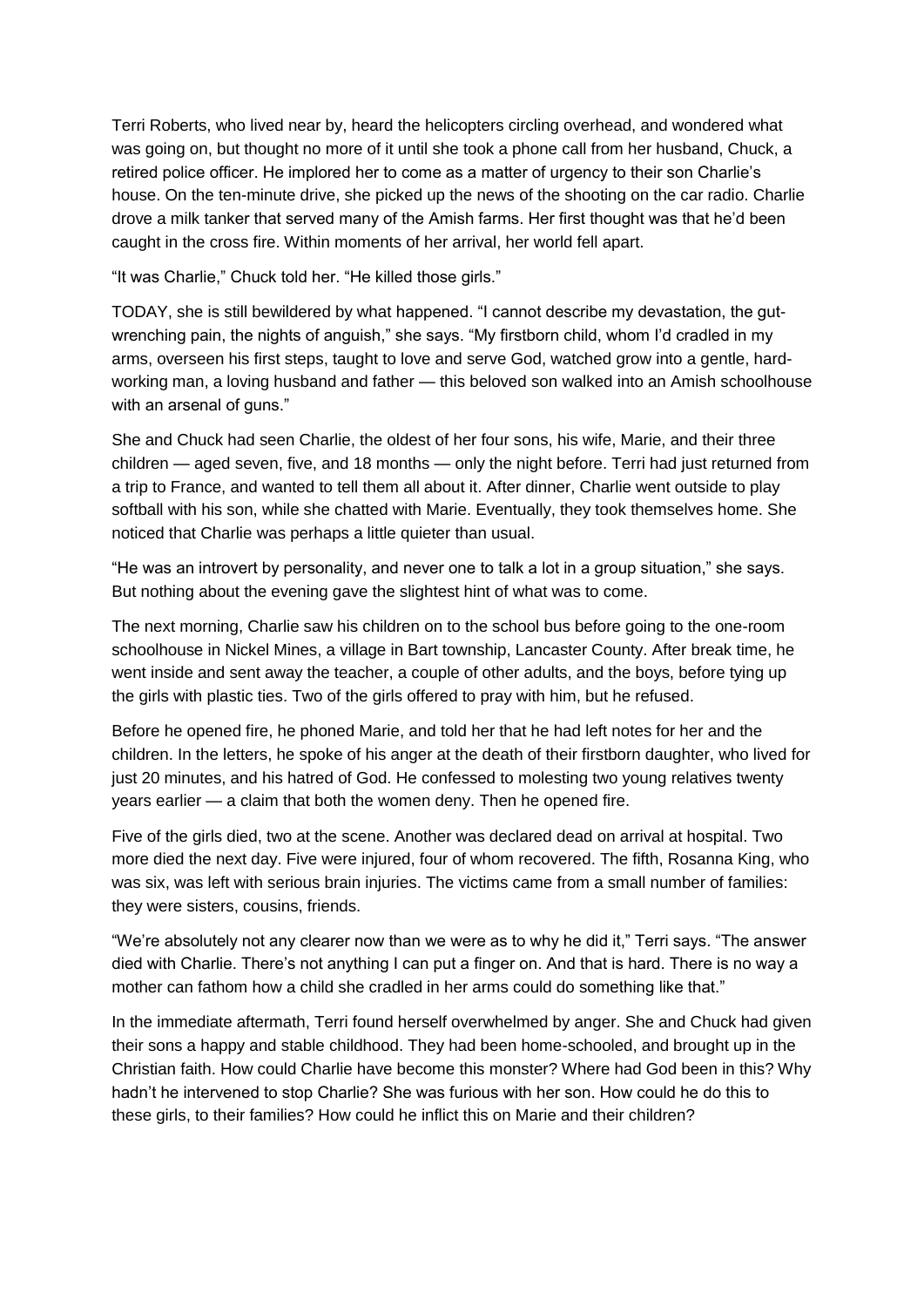Alongside the anger was confusion and self-doubt. "What kind of a woman was I to bear a son who could perpetrate such horrible deeds?" she says. "What kind of a mother had not noticed the darkness in her own son?"

IN THE midst of the pain and confusion, something extraordinary happened. One of the first people to visit Terri and Chuck after the shooting was a neighbour, Henry Stoltzhoos, who knocked on the door, dressed in his formal black visiting attire and wide-brimmed straw hat. He had known the Roberts family for many years. Chuck had provided an occasional taxi service for the Amish, whose regular mode of transport is a horse and buggy. Mr Stoltzhoos walked over to Chuck and said: "Roberts, we love you. This was not your doing. You must not blame yourself."

This was the first sign of a startling experience of forgiveness by the very people whom Terri believed had most reason to hate her family. Other Amish visitors followed.

The next hurdle was Charlie's funeral. The police had assured the family that they would provide a cordon around the cemetery to ensure that they could lay Charlie to rest in peace. But, as they arrived for the funeral, they were faced with a horde of news crews and spectators.

Then another extraordinary thing happened. A group of 30 or so Amish stepped forward and formed a solid wall of black around the family, shielding them from the onlookers. The group included some of the parents whose children had died in the attack.

"This will be for ever a picture in my mind," Terri says. "I see those faces — the purity of their love and compassion. There are not words to describe it."

Afterwards, one by one, the Amish expressed their condolences. Among them were Chris and Rachel Miller, who had lost two daughters, Lena and Mary Liz. They told Chuck and Terri: "We are so sorry for your loss."

"It was a moment of sudden, healing clarity for me. Forgiveness is a choice," Terri says. "These sweet parents were still as grief-stricken as I was, their hearts broken like mine over the loss of their children. But they had chosen to forgive instead of hating, to reach out in compassion instead of anger."

She realised that, although she would not stop feeling anger, hurt, and bewilderment if she did not choose to forgive Charlie, she would be left with the same hole in her heart that her son had allowed to fill with bitterness and rage in his.

"Why do we find this so hard?" she says. "As [Christian] communities, we should just be able to see it. The Church talks about forgiveness all the time; but it's so hard to live. We need to emulate that example."

The journey towards healing has continued. Before long, Terri and Chuck began to visit the families at Nickel Mines. The Amish families visited in return. They formed friendships. In particular, Terri found herself drawn to the family of Rosanna, who was left profoundly disabled by the shooting, and in need of round-the-clock care. Terri recognised that family mealtimes had become almost impossible, and offered to help by taking over Rosanna's care one evening a week. At first, it proved distressing and difficult; but, in time, it became second nature to her.

"I look forward to my time with Rosanna," she says. "I have come to love this little girl as my own granddaughter."